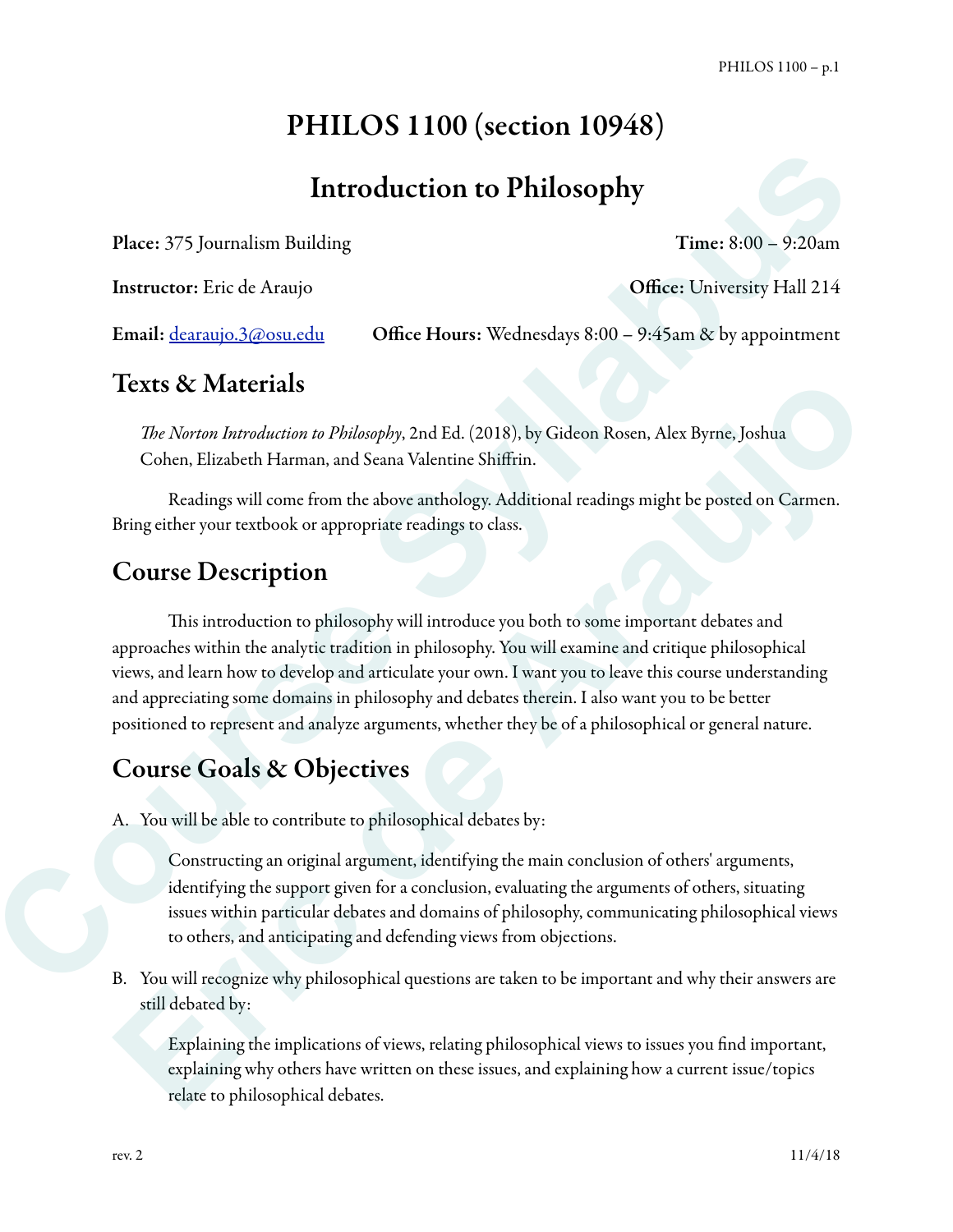C. You will be able to comprehend and critique others' views by:

Identifying the main conclusion of others' arguments, identifying the support given for a conclusion, evaluating the arguments of others, representing the logical structure of arguments, and determining what evidence is relevant to a conclusion.

D. You will understand what some of the main areas of (analytic) philosophy are and what some of the major debates are about by:

Situating issues within particular debates and domains of philosophy, communicating philosophical views to others, explaining how a current issue/topic relate to philosophical debates, distinguishing between different philosophical domains (such as metaphysics, epistemology, theories of value, and various "philosophies of  $X$ "), and articulating main positions within philosophical debates. Leanting the main conclusion of relacts arguments, cleantlying the support given for a<br>conclusion, evaluating the arguments of others, representing the bigical structure of arguments,<br>and determining what evidence is relev

This course meets the *General Education Goal and Expected Learning Outcomes* for "Cultures and Ideas" in the following ways:

E. (*General Education Goal*) "Students evaluate significant cultural phenomena and ideas in order to develop capacities for aesthetic and historical response and judgment; and interpretation and evaluation" by: epistemology, theories of value, and various "philosophies of X"), and articularing main<br>positions within philosophical debates.<br>
This conventes the Granul Education Goal and Expected Learning Outcomes for "Cultures and I

Critiquing the arguments of others, situating issues within particular debates and domains of philosophy, explaining the implications of views. explaining why others have written on these issues, and explaining how a current issue/topics relate to philosophical debate.

F. (*General Education Outcome*) "Students analyze and interpret major forms of human thought, culture, and expression" by"

Situating issues within particular debates and domains of philosophy, explaining the implications of views, explaining why others have written on these issues, and explaining how a current issue/topics relate to philosophical debate.

G. (*General Education Outcome*) "Students evaluate how ideas influence the character of human beliefs, the perception of reality, and the norms which guide human behavior" by:

Critiquing the arguments of others, explaining the implications of views, distinguishing between different philosophical domains (such as metaphysics, epistemology, theories of value, and various "philosophies of X"), and articulating main positions within philosophical debates.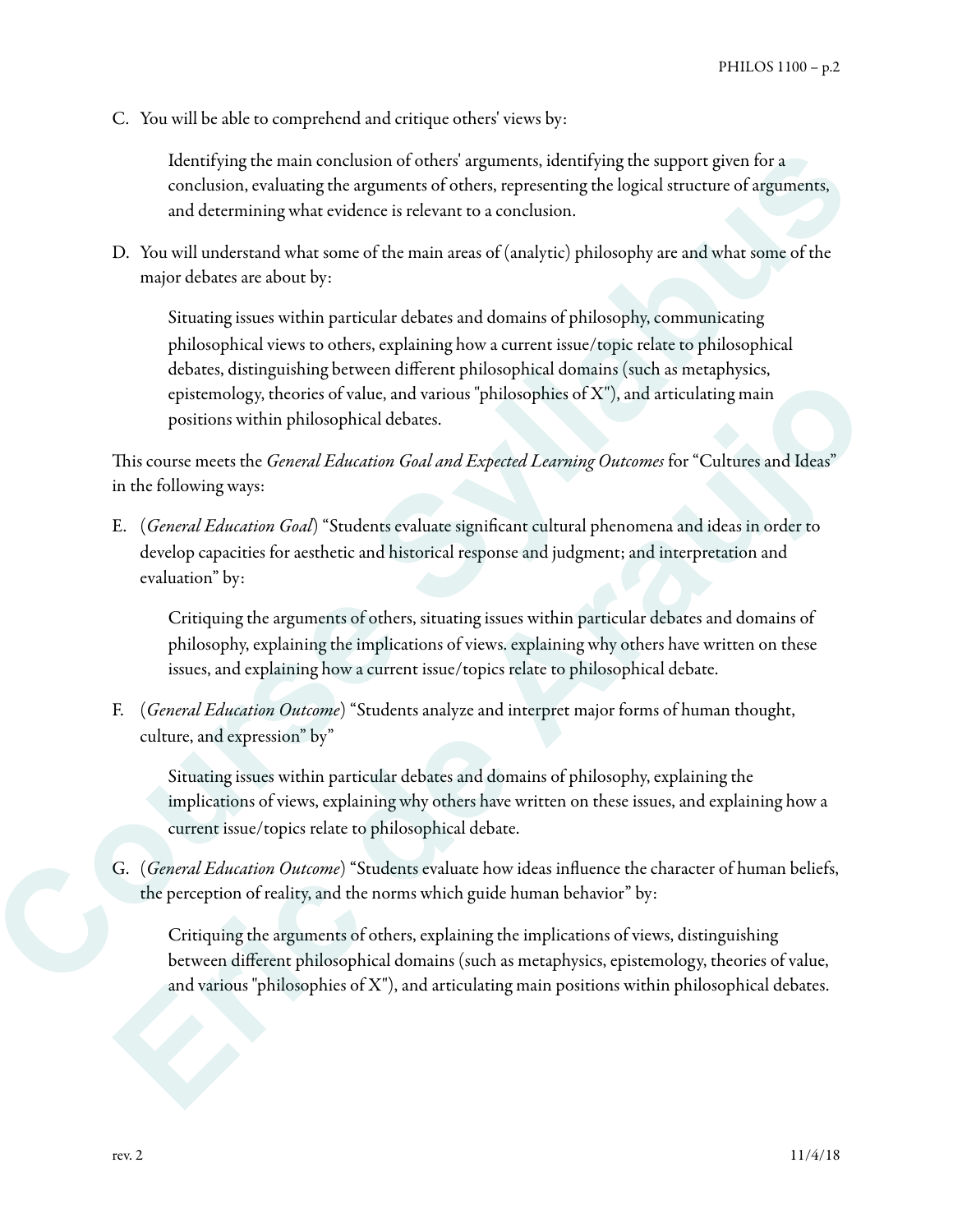## Schedule

| Schedule of Readings |  |  |  |
|----------------------|--|--|--|
|----------------------|--|--|--|

| Schedule of Readings                     |                    |                                                                                                                                                                                                  |       |
|------------------------------------------|--------------------|--------------------------------------------------------------------------------------------------------------------------------------------------------------------------------------------------|-------|
| Topic                                    | Chapter            | Reading                                                                                                                                                                                          | Date  |
| Overview of<br>Philosophy &<br>Arguments | Getting<br>Started | xxvii-li                                                                                                                                                                                         | 8/23  |
|                                          |                    | The Ontological Argument, from Proslogion, Anselm of<br>Canterbury                                                                                                                               | 8/30  |
|                                          |                    | The Five Ways, from Summa Theologica, Thomas Aquinas                                                                                                                                             | 9/4   |
| Is There a                               | 1                  | The Argument from Design, from Natural Theology, William Paley                                                                                                                                   | 9/6   |
| God?                                     |                    | The Argument from Cosmological Fine-Tuning, Roger White                                                                                                                                          | 9/11  |
|                                          |                    | No Good Reason-Exploring the problem of Evil, Louise Antony                                                                                                                                      | 9/13  |
|                                          |                    | The Problem of Evil, Eleonore Stump                                                                                                                                                              | 9/18  |
|                                          |                    | A Thing and Its Matter, Stephen Yablo                                                                                                                                                            | 9/20  |
| What Is                                  |                    | There Are No Ordinary Things, Peter Unger                                                                                                                                                        | 9/25  |
| There?                                   | 10                 | Numbers and Other Immaterial Objects, Gideon Rosen                                                                                                                                               | 9/27  |
|                                          |                    | Do Numbers Exist?, Penelope Maddy                                                                                                                                                                | 10/2  |
|                                          |                    | Sceptical Doubts Concerning the Operations of the Understanding,<br>Section IV, and Sceptical Solution of These Doubts, Section V, from<br>An Enquiry Concerning Human Understanding, David Hume | 10/18 |
| What Can<br>We Know?                     | 4                  | The "Justification" of Induction, from Introduction to Logical<br>Theory, P. F. Strawson                                                                                                         | 10/25 |
|                                          |                    | The New Riddle of Induction, from Fact, Fiction, and Forecast,<br>Nelson Goodman                                                                                                                 | 10/30 |
|                                          |                    | The Inference to the Best Explanation, Gilbert Harman                                                                                                                                            | 11/6  |
|                                          |                    | Utilitarianism, John Stuart Mill                                                                                                                                                                 | 11/8  |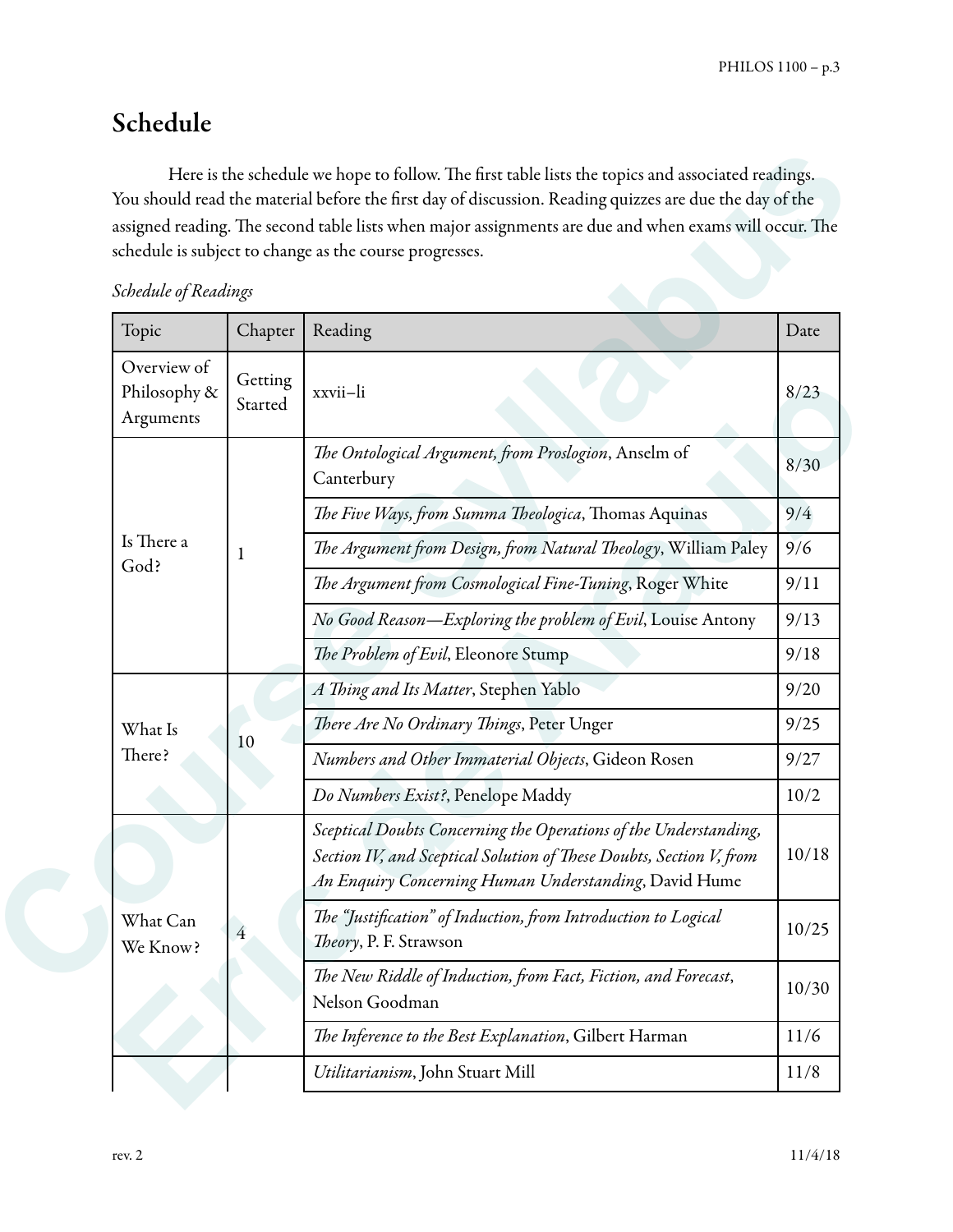| What Should | 16 | Groundwork of the Metaphysics of Morals, Immanuel Kant |  |
|-------------|----|--------------------------------------------------------|--|
| We Do?      |    | Nicomachean Ethics, Aristotle                          |  |
|             |    | Virtue Ethics, Rosalind Hursthouse                     |  |

| A, C          |
|---------------|
| A, C          |
| B, D, E, F, G |
| A, B, D, G    |
| A, C, D       |
| $\mathsf{C}$  |
| A, C, D       |
| A, C, D       |
| $\mathsf{C}$  |
| A, B, D, G    |
| B, D, E, F, G |
| A, C, D       |
|               |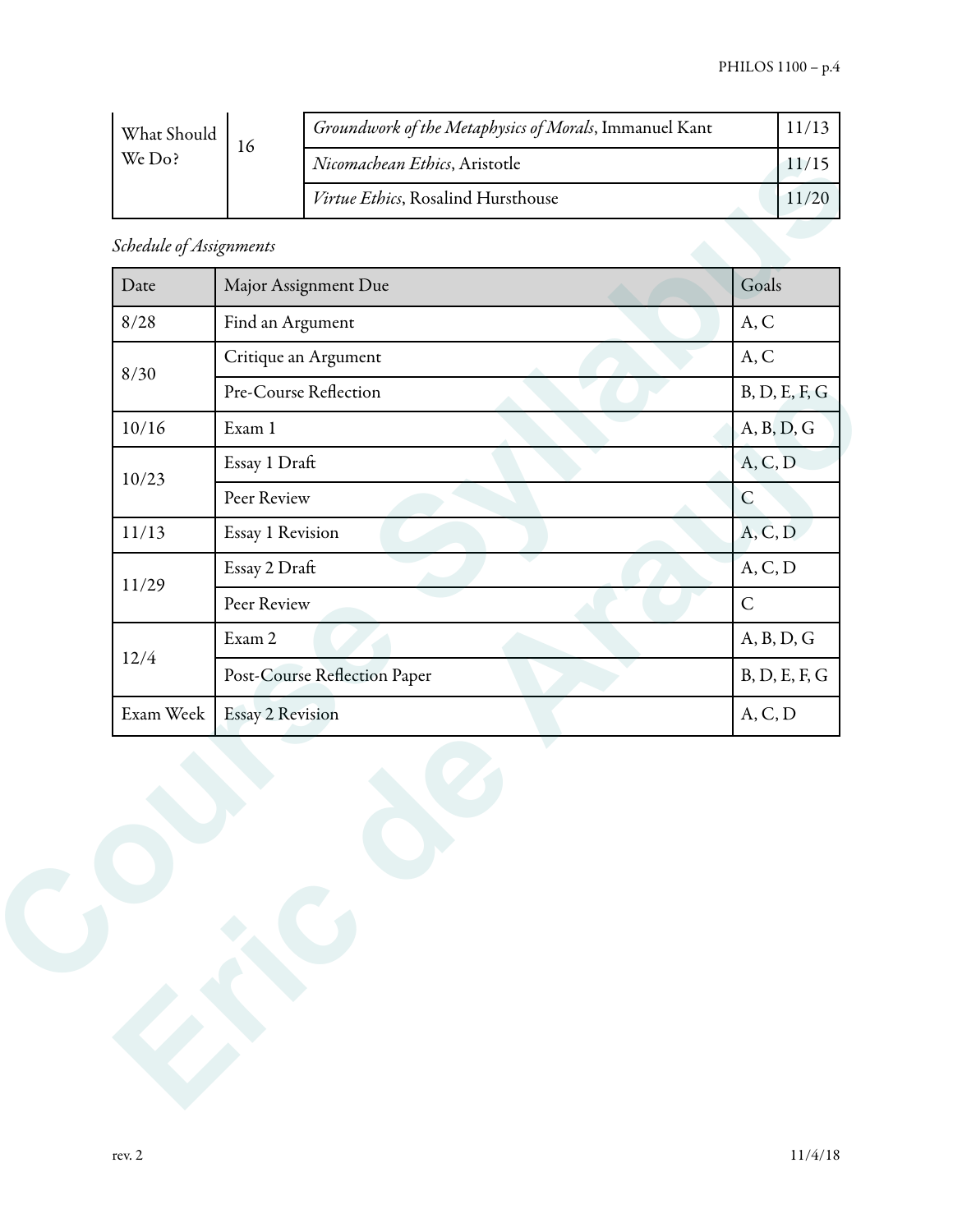#### Grading

| <b>Argument Assignments</b>                                                                                                               | 10%  | Reading Quizzes                                                                                                                                                                                         | 10% |
|-------------------------------------------------------------------------------------------------------------------------------------------|------|---------------------------------------------------------------------------------------------------------------------------------------------------------------------------------------------------------|-----|
| Find an Argument                                                                                                                          | 5%   | Essays                                                                                                                                                                                                  | 40% |
| Critique an Argument                                                                                                                      | 5%   | Draft of Essay 1                                                                                                                                                                                        | 4%  |
| Exams                                                                                                                                     | 30%  | Draft of Essay 2                                                                                                                                                                                        | 4%  |
| Exam 1                                                                                                                                    | 15%  | Peer Review of Paper 1                                                                                                                                                                                  | 4%  |
| Exam 2                                                                                                                                    | 15%  | Peer Review of Paper 2                                                                                                                                                                                  | 4%  |
| <b>Reflection Papers</b>                                                                                                                  | 5%   | Revision of Essay 1                                                                                                                                                                                     | 12% |
| Pre-Course Reflection                                                                                                                     | 2.5% | Revision of Essay 2                                                                                                                                                                                     | 12% |
| Post-Course Reflection                                                                                                                    | 2.5% | Participation                                                                                                                                                                                           | 5%  |
| <b>Course Mechanics</b><br>different areas of philosophy as we go. Here are some of the ways we will do that:<br><b>Argument Practice</b> |      | I've planned the course to begin with some basic philosophical skills and build up to the point<br>where you can make your own philosophical contributions. We will consider several questions asked in |     |
|                                                                                                                                           |      | In the first few weeks I want you to become comfortable with reading, summarizing, and<br>critiquing arguments. We will have several in class activities and homework assignments that will give        |     |
| you practice with these skills.<br>Discussion                                                                                             |      |                                                                                                                                                                                                         |     |

### Course Mechanics

#### *Argument Practice*

#### *Discussion*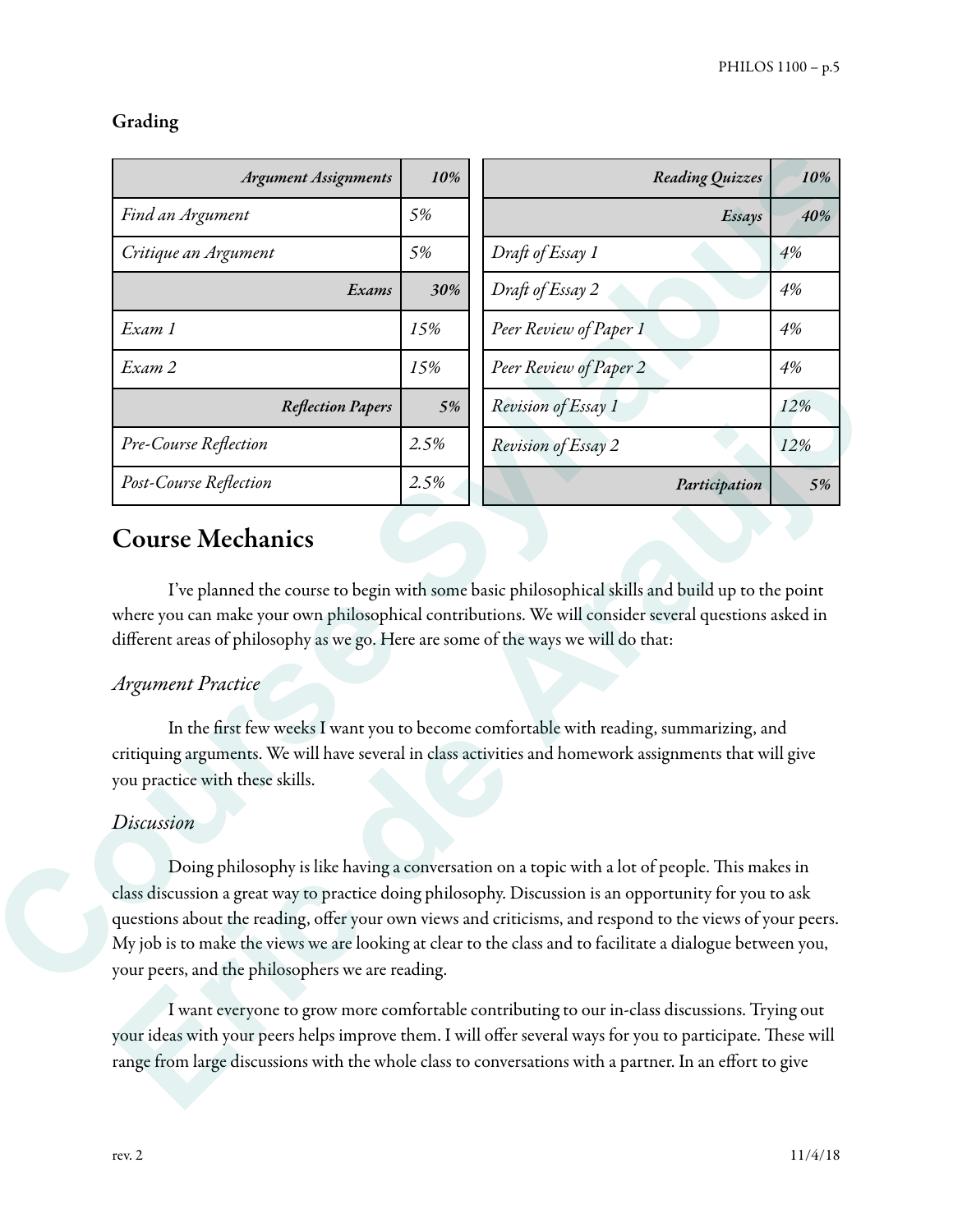everyone an opportunity to participate, I am open to trying different things so that everyone can make a contribution. Again, please contact me if there are any concerns about your contributions to the class.

#### *Reading Quizzes*

 In order to best utilize our time together, there will be short quizzes for each of the readings on Carmen. These are designed to assess basic comprehension of the material so you are prepared to discuss the material in class. These will partially be graded on completion and partially on accuracy.

#### *Essay Dra*f*s, Peer Review, & Revisions*

Much of the dialogue in philosophy today is done through publishing papers. I want you to be able to contribute to the philosophical dialogue by writing your own papers. Like the revision process in academic publishing, we will have a revision process with the papers you write for this course. You will bring a draft of your paper to class and provide feedback on another student's draft in class. Additionally, I will give you feedback on your drafs. Tat way you will have a chance to respond to this feedback in the final paper you turn in. More information will be provided during the course. **Could by the Course Course Course Course Course Theorem and Syll Constantine in the case.**<br> **Course,** These are designed to assess based competitions of the metatrical population can be a former. These are designed to ass able to contribute to the philosophical dialogue by writing your own papers. Is ke the revision process in an<br>academic publishing we will have a revision process with the papers write of the between the contribute to the p

#### *Exams*

You will not be able to write an essay about all the issues we cover in the course. However, I want you to leave the course with an understanding of the main areas of philosophy and some major contributions to the debates. These in-class exams are designed to see how well you comprehend the views we cover.

#### *Course Re*fl*ections*

Th ese reflection papers are an opportunity for you to reflect your own views. The initial paper is an opportunity for you to think about what philosophy is, what you hope to learn, or what views you might already have. The last paper is an opportunity for you to reflect on how your thinking has been shaped, if at all, by the course.

#### *O*ffi*ce Hours*

 Office hours tend to be an underutilized resource (unless something is due soon). You are welcome to come and chat about anything related to the course or even philosophy in general. Office hours can be a good way to clear up misconceptions and better understand how you are doing in the course. I will make an effort to find a time to meet if you cannot make it to the scheduled times.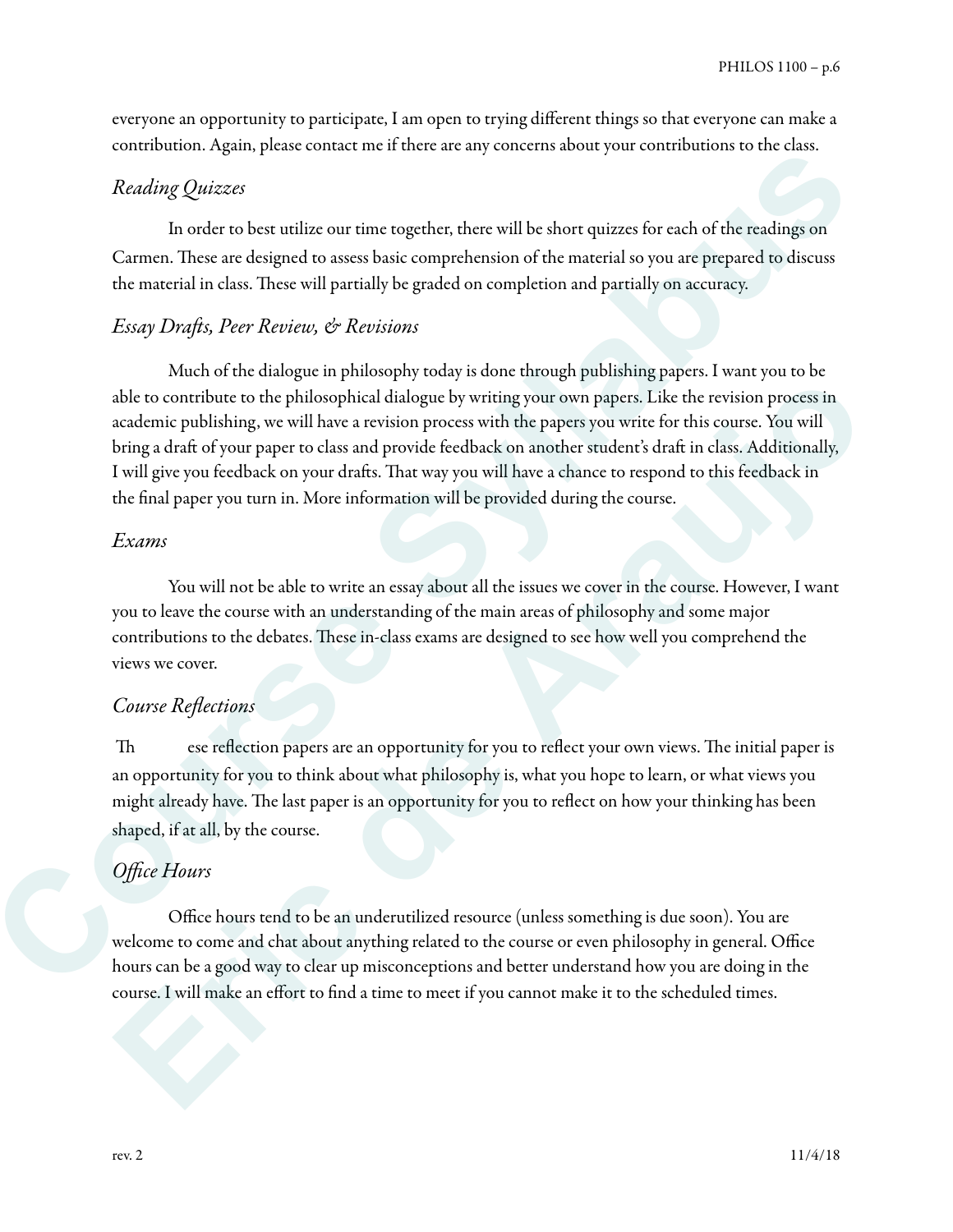### Policies

#### *Discussion*

 One reason philosophy is interesting is because people disagree about things. If our in-class discussions are good, then you will be disagreeing with each other. However, this does not mean that discussions need to become *heated* or make people *personally uncomfortable* (though I welcome intellectual discomfort). All participants should respect one another and treat each other as intellectual peers whose views are worthy of consideration. In doing this, we should remember to critique people's *views* and not people *themselves*. Discussions<br>
Cone reason philosophy is interesting is because people disagree about things. If our in-class<br>
discussions are good, choo you will be disagreeing with each observation<br>
discussions are discussions and the sys

 If there are participants who threaten the cooperative atmosphere of the class I will limit their participation appropriately (even if that means asking them to leave the class session). Please contact me if something occurs during discussion that I did not address. I want us to wrestle with difficult texts and ideas, but I do not want anyone attacking others personally.

#### *Attendance*

 Class time is an opportunity to better understand the text we are working with, to ask questions, try out your ideas, and learn from your peers. If this is true, then attending class will help you do well in the course. Additionally, it is not possible to participate in the course without attending. Because of this, I will keep track of attendance. Merely showing up to class is not enough to participate, but poor attendance does indicate a lack of participation.

Th ere are days when showing up is *very important*. These include days of exams or days when we peer review. The only opportunity to make these sorts of things up will be cases in which the absence was *una*v*oidable* and *veri*fi*ed*. If you find yourself in this situation, notify me as soon as possible and provide appropriate documentation.

#### *Accommodations*

 I want everyone to be able to participate in our philosophical discussions and utilize this course in their professional development. To that end, I will accommodate students who have a documented disability (including mental health, chronic or temporary medical conditions) and have registered with Student Life Disability Services. Please meet with me privately as soon as possible at the beginning of the term to discuss the accommodations that will be implemented. If you have not already registered, please contact SLDS at 614-292-3307 or slds@osu.edu as soon as possible. If there are participants who threaten the cooperative atmosphere of the class I will limit their participate<br>participation appropriately (even if that means absing them to leave the class uses<br>in). Please contact means th